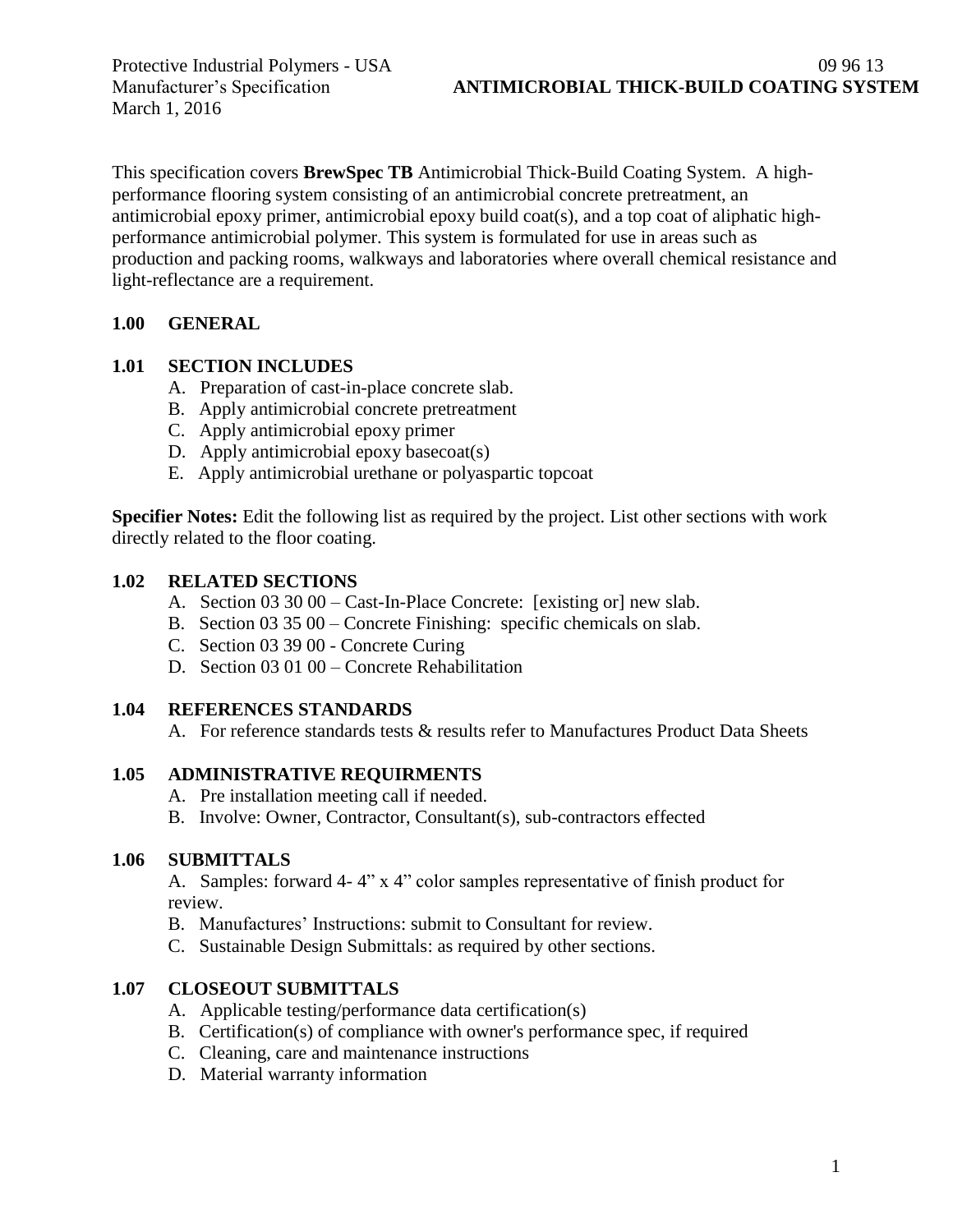March 1, 2016

## **1.08 QUALITY ASSURANCE**

- A. Regulatory Agency Sustainability Approvals
- B. Applicator: Use applicator experienced in application of specified materials for a minimum of [5] [Five] years on projects of similar size and complexity. Provide list of completed projects including project name and location, name of architect, name of material manufacturer, and approximate quantity of materials applied.
- C. Applicator's Personnel: Employ only persons trained for application of specified materials.

#### **1.09 DELIVERY, STORAGE, AND HANDLING**

- A. Delivery: Deliver materials to site in manufacturer's original, unopened containers and packaging, with labels clearly identifying product name, manufacturer, batch or lot number, and date of manufacture. Do not store in direct sunlight or high heat conditions.
- B. Packaging Waste Management
- C. Storage:
	- 1. Store materials in accordance with manufacturer's instructions.
	- 2. Keep containers sealed until ready for use.
	- 3. Do not subject material to excessive heat or freezing; do not apply material that has been subjected to excessive heat or freezing. Material subjected to excessive heat or freezing shall be separated from inventory and destroyed by mixing all three components. The solid reacted product shall be disposed of in environmentally sound and regulatory compliant manner.
	- 4. Shelf life: 1 year after date of manufacture, in unopened containers, under normal conditions.
- D. Handling: Protect materials during handling and application to prevent damage or contamination.
- E. Condition materials for use to  $65^{\circ}F 75^{\circ}F (18^{\circ}C 24^{\circ}C)$  for 24 hours prior to application.

## **1.11 SITE CONDITIONS**

- A. Ambient Conditions
	- 1. Do not apply materials if floor or air temperature is below  $65^{\circ}F(18^{\circ}C)$ .
	- 2. Do not apply materials if relative humidity is above 85 percent or within 5º of dew point at time of application.
- B. Existing Conditions
	- 1. Utilities, including electric, water, heat and finished lighting to be supplied by General Contractor.
	- 2. Maintain room temperature between  $65^{\circ}F 75^{\circ}F (18^{\circ}C 24^{\circ}C)$  for 48 hours before, during and 48 hours after installation, or until cured.
	- 3. At the time of application ensure the minimum substrate temperature is above  $60^{\circ}$ F (15<sup>o</sup>C) and the substrate temperature is 5<sup>o</sup>F (3<sup>o</sup>C) above the measured dew point at the time of application.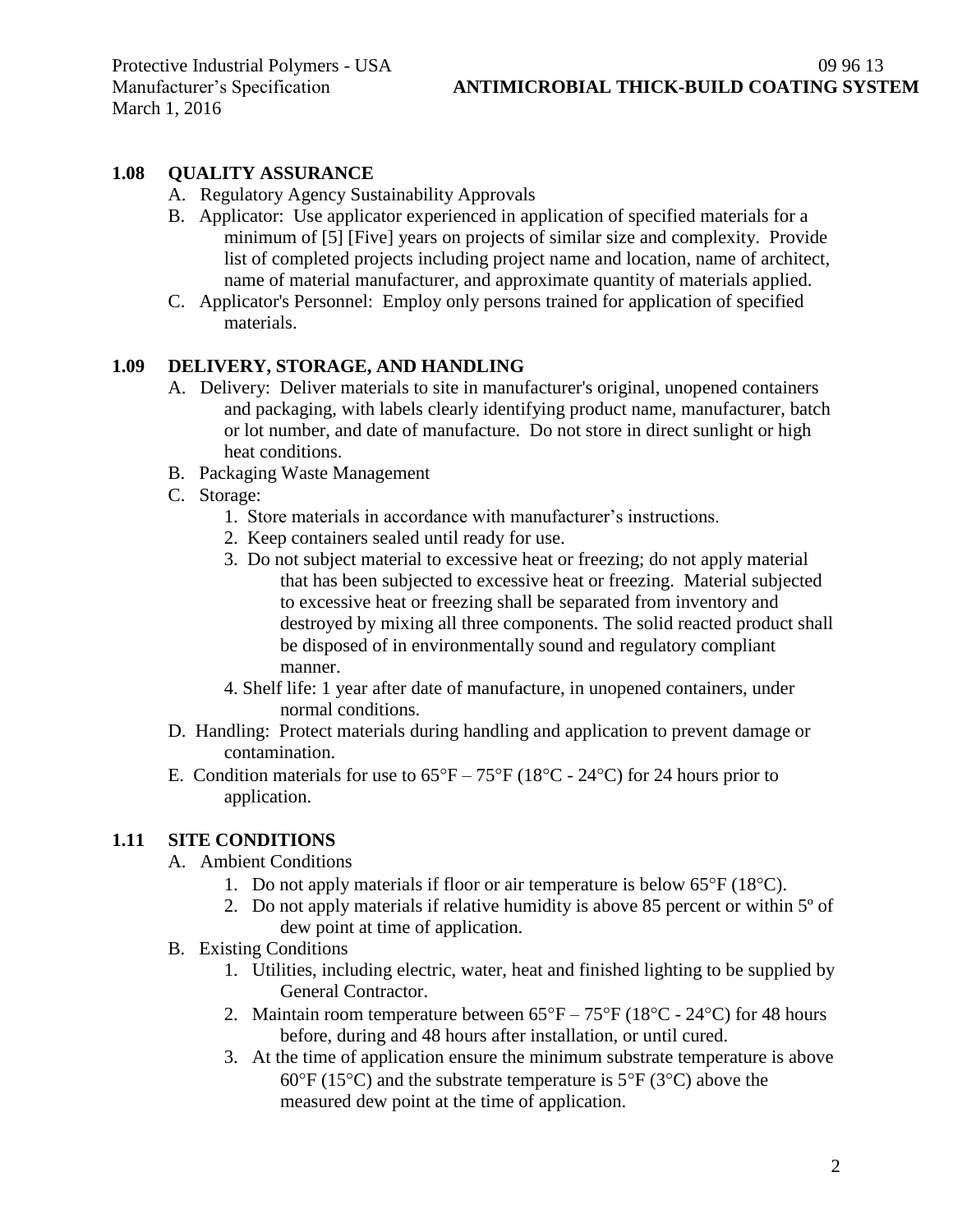- 4. Erect suitable barriers and post legible signs at points of entry to prevent traffic and trades from entering the work area during application and cure period of the floor.
- 5. Protection of finished floor from damage by subsequent trades shall be the responsibility of the General Contractor.

## **1.12 MANUFACTURER WARRANTY**

- A. Provide warranty covering materials for a period of [1] [one] year after date of installation
- B. Installer to provide suitable warranty covering workmanship

#### **2.00 PRODUCTS**

#### **2.01 MANUFACTURER**

- A. Protective Industrial Polymers [www.protectpoly.com](http://www.protectpoly.com/) (866) 361-3331
- B. 7875 Bliss Parkway, North Ridgeville, Ohio 44039

#### **2.02 MATERIALS**

- A. Protect AM-PT Antimicrobial Concrete Pretreatment
- B. Protect 1000 AM Antimicrobial Epoxy Coating(s)
- D. Protect 2100 AM or Protect 4300 AM Antimicrobial Topcoat

## **2.03 QUALITY CONTROL**

- A. Tests and Inspections: as required by Manufacturer.
- B. Non-Conforming Work: remove immediately and dispose off site.
- C. Coordination of Other Tests and Inspections

## **3.00 EXECUTION**

#### **3.01 APPLICATOR**

A. Must be a recognized contractor of Protective Industrial Polymers

#### **3.02 EXAMINATION**

- A. Substrate:
	- 1. Free of curing membranes, silicate surface hardener, paint, or sealer and be structurally sound.
	- 2. If you suspect concrete has been treated or sealed, proceed with complete removal process.
	- 3. Consult your PIP representative for further instruction if silicate hardeners or membranes have been utilized.
- B. Moisture:
	- 1. The relative humidity of the concrete substrate shall be less than 75% (using ASTM F2170).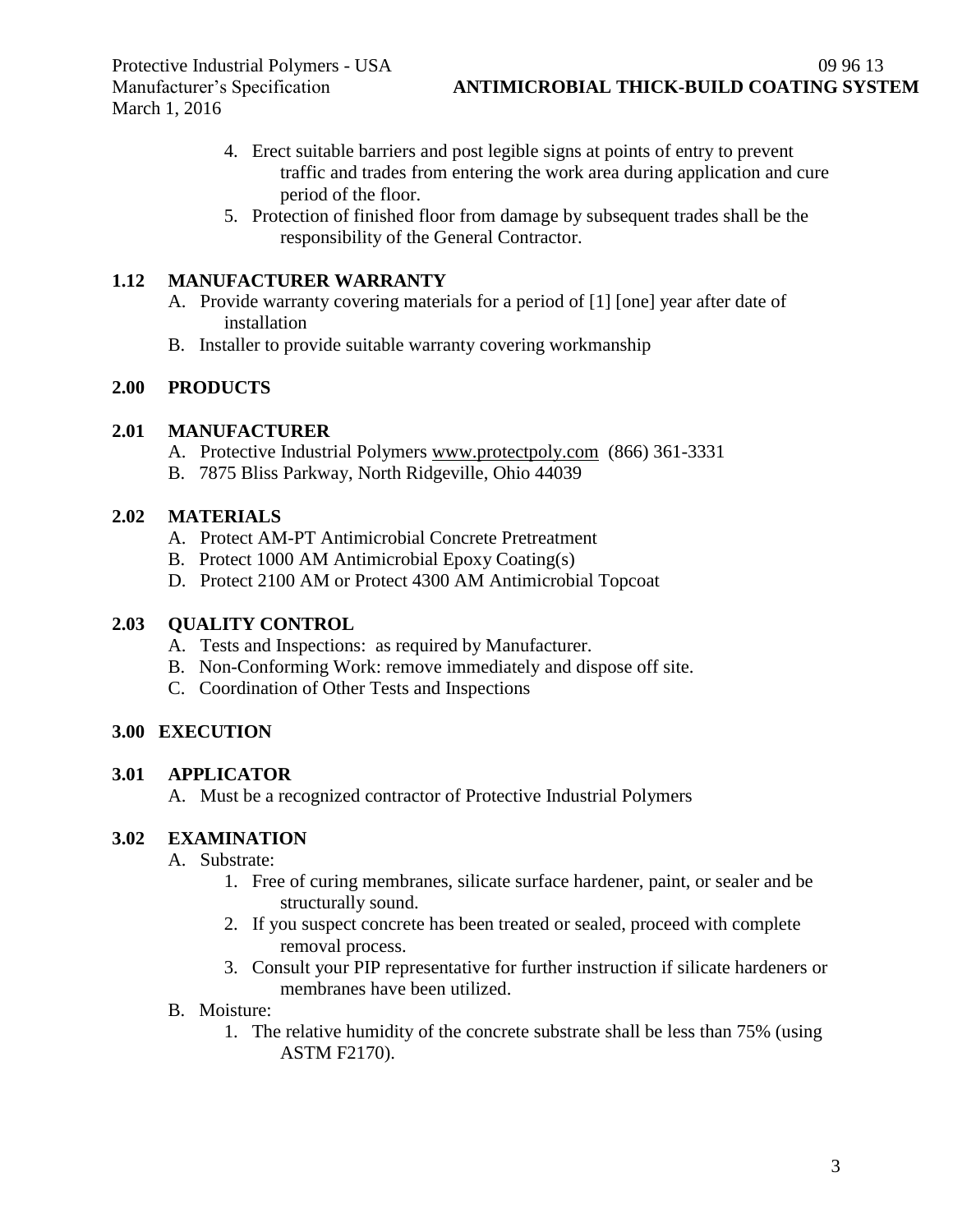- C. Vapor / Contamination:
	- 1. Testing for MVT does not guarantee against future problems.
	- 2. If there is no known vapor barrier or the vapor barrier is inadequate, there is an elevated risk of bond failure.
	- 3. Other factors including the migration of oils, chemicals, excessive salts, or Alkali Silica Reaction (ASR) from the concrete from may also elevate the risk of adhesion difficulties.
	- 4. Consult your PIP representative for approved mitigation treatments.
- D. Temperature:
	- 1. During the application and cure of the coating, the substrate temperature, material temperature and room conditions must be maintained between 18˚C (65˚F) and 32˚C (90˚F).
- E. Humidity:
	- 1. Relative Humidity (RH) should be limited to 30-80%.
	- 2. DO NOT apply coatings unless the surface temperature is more than five degree over the dew point.

## **3.03 PREPARATION**

- A. Remove surface dirt, grease, oil, and contaminates by detergent scrubbing and rinse with clean (clear) water.
- B. Mechanical Preparation: Blasting or grinding the surface is the preferred method of preparation.
- C. The success of industrial diamond grinding as a concrete preparation method will vary depending on technique and the hardness of the concrete.

## **3.04 JOINTS**

- A. All non moving joints (control joints) may be filled with a semi-rigid joint compound such as Protect AM JF-Epoxy or Protect AM JF-Polyurea.
- B. Construction joints may need to be re-built and re-cut depending on conditions.
- C. Isolation or expansion joints should be left uncoated.

## **3.05 MIXING**

- A. Mix material in appropriate vessel as stated in the product's corresponding Technical Data Sheet.
- B. Mix material as directed in the product's corresponding Technical Data Sheet.

## **3.06 APPLICATION EQUIPMENT**

- A. Protective equipment and clothing as called for in the MSDS
- B. Jiffy® Mixer Blade model ES
- C. Clean container for mixing material
- D. Low speed high torque drill motor
- E. High quality short nap roller covers  $\frac{1}{4} \frac{3}{8}$  inch nap
- F. Application squeegee
- G. High pressure airless sprayer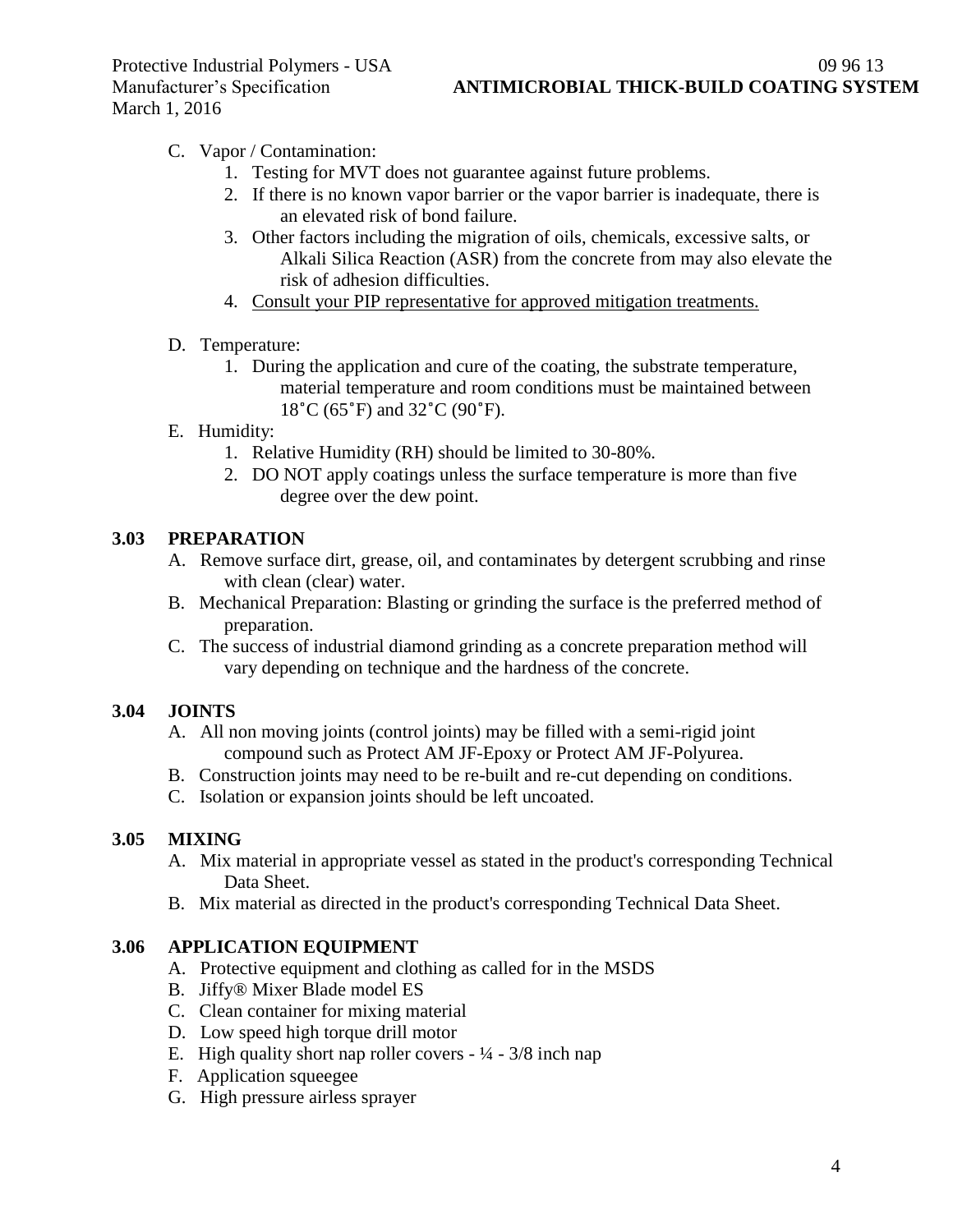## **3.07 APPLICATION**

- A. Protect AM-PT Anti-Microbial Concrete Pretreatment
	- 1. Dampen concrete with water by using the same sprayer set up and technique used to apply the AM-PT as seen below. Do not puddle water. Apply AM-PT with a high pressure airless sprayer using a 0.17 ‐ 0.19" degree fan tip within 15 minutes of dampening the concrete for best results. Position the spray tip approximately 8"‐10" (200‐300mm) from the concrete surface, using an overlapping spray pattern. Apply at a rate of 200 sq. ft per gallon (5 SM/L by applying in two passes applying the second pass immediately after the first has penetrated the surface (normally 5 to 20 minutes). DO NOT ALLOW TO DRY. Apply the second application at 90° to the first (cross shape). Completely saturate the substrate but DO NOT PUDDLE. Use a clean broom to distribute ALL puddles immediately.
- B. Protect 1000-AM Anti-Microbial Epoxy Primer
	- 1. Apply the properly mixed primer to the treated concrete substrate using a notched squeegee and level uniformly with a non shed 3/8" roller.
	- 2. Leaving the material sit in the pail longer than 10 minutes will result in an increase of viscosity and reduce leveling properties.
- C. Protect 1000-AM Antimicrobial Epoxy Basecoat
	- 1. Apply the properly mixed Basecoat to the primed substrate using a notched squeegee and level uniformly with a non shed 3/8" roller.
	- 2. Leaving the material sit in the pail longer than 10 minutes will result in an increase of viscosity and reduce leveling properties.
	- 3. An optional second application may be applied if greater film build is desired.
- D. Protect 2100-AM OR Protect 4300 AM Antimicrobial Topcoat
	- 1. Protect 2100-AM -Apply the properly mixed antimicrobial topcoat by pan rolling only with a 3/8" non shed roller.
		- Protect 4300- AM apply with a notched squeegee and level uniformly with a non shed 3/8" roller.
			- 1. Leaving the material sit in the pail longer than 10 minutes will result in an increase of viscosity and reduce leveling properties.
	- 2. Tolerances:
		- 1. InhibiCrobe TB: 25-45 mils

#### **3.08 SPEADING RATE**

- A. Pre-treatment the degree of porosity in the concrete will greatly affect coverage rates. Typical consumption rate for pre-treatment is 200SF/gal).
- B. Epoxy Primer –is applied at 8 mils (200 SF/gal).
	- 1. The best practice is to measure and grid the floor to be sure of consistent application rate.
- C. Epoxy Basecoat –is applied at 10-15 mils (107-160 SF/gal).
	- 1. The best practice is to measure and grid the floor to be sure of consistent application rate.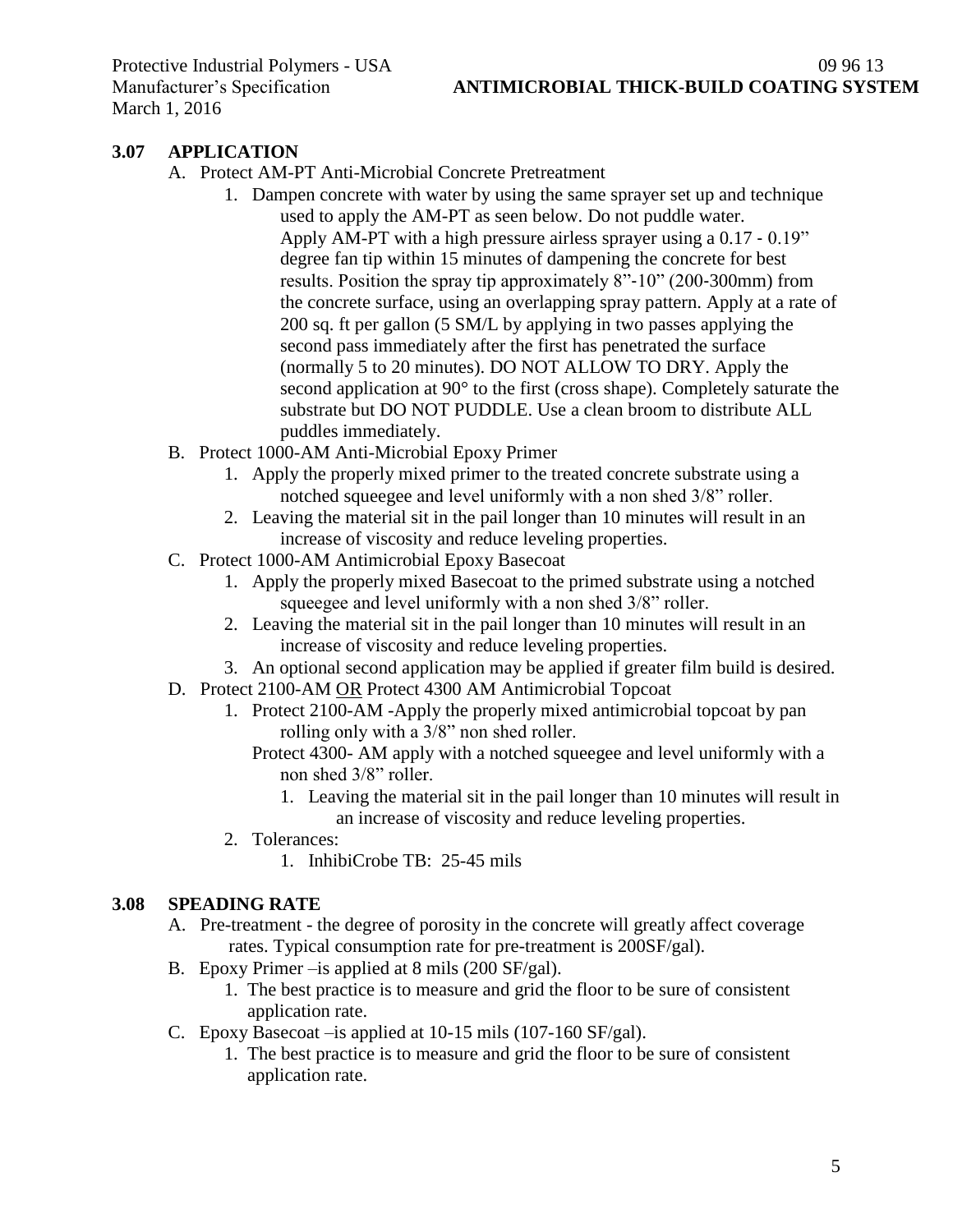- D. Urethane Topcoat
	- 1. Protect 2100 AM is applied at 3.5-6 mils (267-458 SF/gal).
	- 2. Protect 4300 AM is applied at 10 mils (160 SF/gal).
	- 3. The best practice is to measure and grid the floor to be sure of consistent application rate.

## **3.09 CURING**

- A. Allow the coating to cure (dry) for a minimum 24 hours after application at 24˚C (75˚F) and 50% RH before opening the floor to light traffic, allow more time for low temperatures and higher humidity or for heavier traffic.
- B. Full coating properties mat take up to 7 days to develop.

# **3.10 REPAIR**

A. Repair gouges, chip outs, and scratches as soon as possible to prevent moisture and chemical under cutting and permanent damage to the floor coating.

# **3.11 RECOAT**

- A. Refer to appropriate product's Technical Data Sheet for recoat timetables and allowable recoat parameters as presented by the manufacturer.
- B. If the re-coat window has expired, the prior cured coating surface must be sanded with 100 grit sand paper or sanding screen installed on a swing-type floor buffer.
- C. Sand to a uniform dulled surface.
- D. Remove all sanding debris with a vacuum and damp mop.
- E. Scrub with detergent and rinse with clean (clear) water.
- F. Surface must be dry before recoating.

# **3.12 SITE QUALITY CONTROL**

- A. Site Tests and Inspections: per manufacturer's guidelines
- B. Non-Conforming Work: remove immediately and dispose off site

# **3.13 ADJUSTING**

A. Permitted only upon manufacturer's approval in writing

# **3.14 CLEANING**

- A. Remove masking, draping, and other protection from adjacent surfaces.
- B. Remove remaining materials and debris from job site and dispose of them according with local rules and regulations. Leave area in clean condition free of debris.

# **3.15 CLOSEOUT ACTIVITIES**

- A. Notify manufacturer of completion of installation
- B. Forward operation and maintenance data to owner/owner's rep
- C. Forward effective warranty date and information to owner/owner's rep